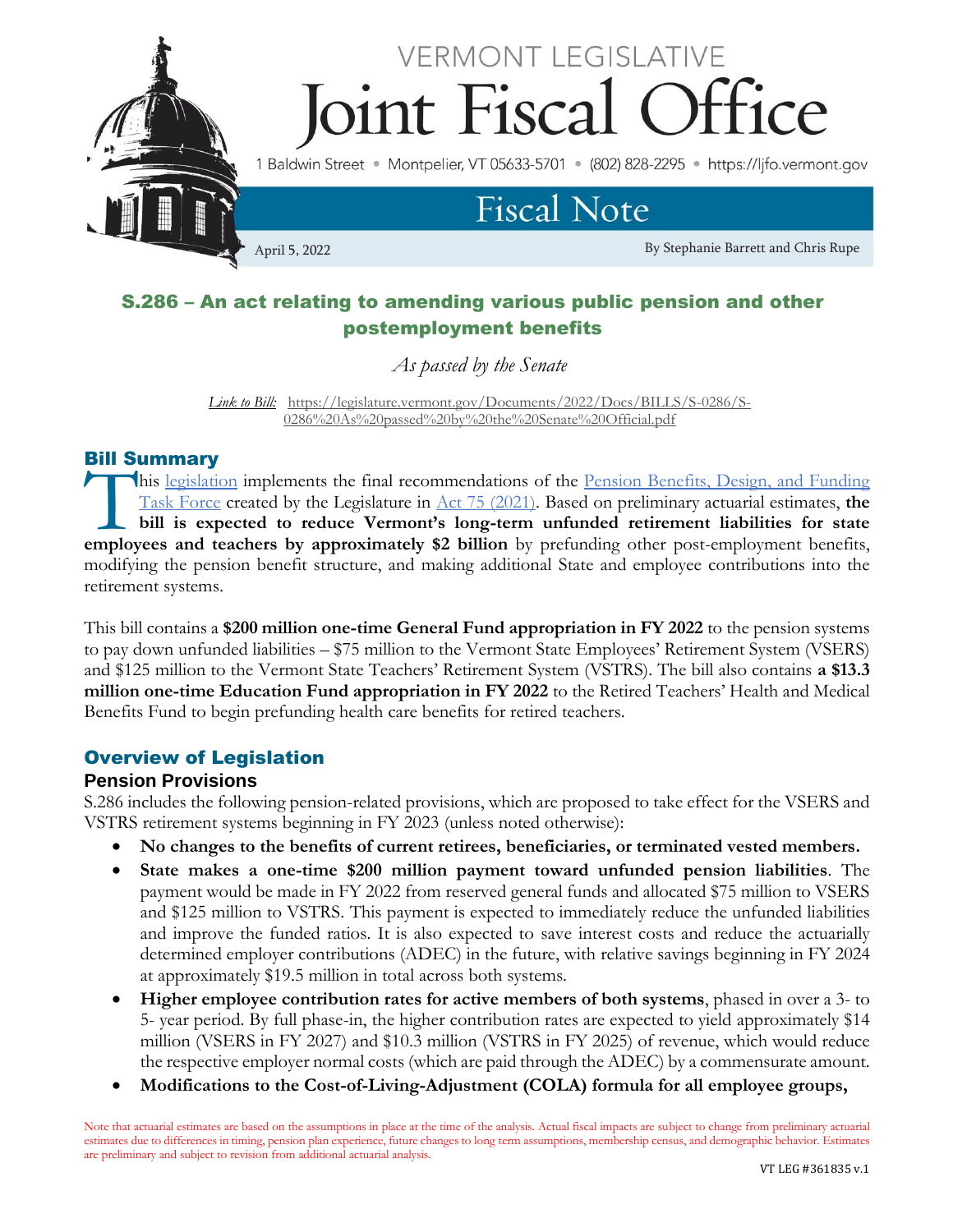**plus changes to other terms of the pension benefit for VSERS Groups C and D**. The proposed changes are expected to yield approximately \$58 million of unfunded liability reduction and \$8.7 million of relative ADEC savings for VSERS, and \$35 million of unfunded liability reduction and \$4.8 million of relative ADEC savings for VSTRS.

• **State commits to ongoing additional payments toward the unfunded liability**. Beginning in FY 2024, an additional payment above the actuarially recommended amount would be included in the annual appropriation requests for the pension systems. The additional payment would increase to a maximum of \$15 million per system by FY 2026 and remain in place until the respective systems reach 90 percent funded. This provision effectively reinvests a portion of the expected future cost savings from the \$200 million one-time payment and pension modifications into further paying down the accrued unfunded pension liabilities.

### **Other Post-Employment Benefits (OPEB)**

Sections 7, 13, and 14 contain language to prefund health care benefits (OPEB) for retired State employees and teachers. Currently, benefits for today's retirees are funded on a pay-as-you-go basis with minimal prefunding. By prefunding, the State will realize a reduction of its unfunded liabilities by approximately \$891.3 million for VSERS and \$836.8 million for VSTRS due to the ability to discount liabilities using the 7.0% rate of return adopted by the Vermont Pension Investment Commission (VPIC) for the pension investments rather than the lower 2.2% rate that must be used in the absence of prefunding per government accounting rules. Prefunding will result in long-term savings from the ability to take advantage of compound investment gains over time to fund future benefits, but it will require higher expenses in the near term. In FY 2023, \$15.1 million is needed from the Education Fund to begin funding the OPEB normal cost, and approximately \$15 million of General Fund is needed across both systems to transition to prefunding. Other provisions of the bill, however, such as the proposed increases to employee contribution rates, COLA modifications, and the impact of one-time State contributions, are expected to result in future recurring savings in pension costs that will offset a substantial portion of the added fiscal impact from prefunding OPEB. Additionally, Section 15 proposes to repeal the July 1, 2023 sunset for the annual charge for teacher health care paid by Local Education Agencies per [16 V.S.A. §](https://legislature.vermont.gov/statutes/section/16/055/01944d) 1944d. This language continues the practice of LEAs making annual contributions toward OPEB costs for teachers hired after July 1, 2015.

### **Year-End Surplus Construct**

**Beginning with the close of FY 2023**, Section 18 amends the existing statutory construct in 32 V.S.A.  $\frac{\S 308c(a)(3)}{2}$  $\frac{\S 308c(a)(3)}{2}$  $\frac{\S 308c(a)(3)}{2}$  that dedicates 50 percent of unreserved and undesignated end of year General Fund surpluses to the Vermont State Employees' Postemployment Benefits Trust Fund (VSERS OPEB). The bill would instead direct any such surpluses equally to the VSERS and VSTRS pension systems, with the VSTRS share dedicated to a newly created fund to support future changes to retirement benefits when the VSTRS system is in a stronger financial position. It is not possible to accurately estimate the fiscal impact of this provision since the amount of unreserved and undesignated surpluses are subject to other spending decisions and actual end-ofyear revenue collections which vary from year to year.

#### **Other Provisions**

Sections 8, 9, 10, and 16 propose clarifying amendments to several provisions enacted in Act 75 (2021) pertaining to the required frequency of experience studies and asset and liability studies for the three statewide pension systems. Act 75 stipulated that the Vermont Pension Investment Commission (VPIC) shall perform asset and liability studies on a three-year basis beginning on July 1, 2022. Act 75 further stipulated that the three Retirement Boards perform experience studies at least once every three years after the effective date of the Act–the prior requirement was at least once every five years. The language in these sections clarifies, where appropriate, that the three-year cycle is defined as three *fiscal years* of actuarial data, not the three-year anniversary of the completion date of the most recent studies. The language also provides the VPIC and Retirement Boards with the option to delay the upcoming studies by a year in order to include FY 2023 data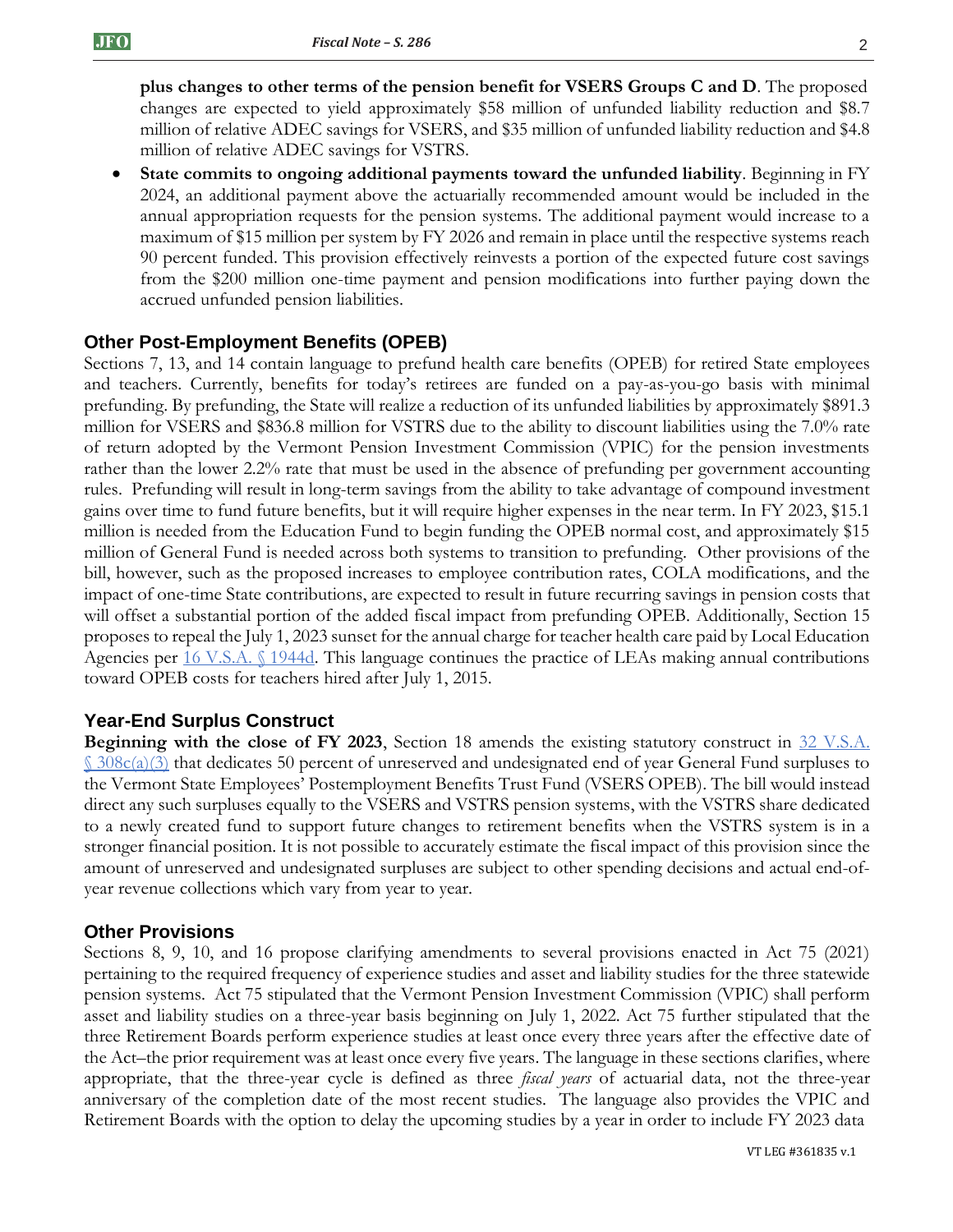in the studies. The most recent experience studies were based on the FY 2019 valuations. Without this change, the next experience studies would cover data for the three fiscal years from FY 2020 through FY 2022 and omit many impacts from the proposed changes contained in this bill, which take effect in FY 2023. The Vermont Municipal Employees' Retirement System (VMERS) is outside the scope of the remainder of the bill, but this specific change is also proposed to apply to that system for the administrative convenience of having all three pension systems complete experience studies and review actuarial assumptions on the same schedule.

# Modifications to the State Employees' Retirement System (VSERS)

### **Proposed Pension Benefit Changes**

S.286 proposes numerous modifications to the pension benefit structure for VSERS active members *(see Table 1).* No proposed changes would impact current retirees, beneficiaries, or terminated vested members. Certain proposed changes would not apply to active members who are at or approaching eligibility for normal or unreduced retirement as of the effective date of the changes (July 1, 2022).

Preliminary actuarial analysis commissioned for the Pension Task Force expects these proposed changes will reduce the State's actuarially determined employer contribution (ADEC) by approximately \$8.7 million and the VSERS unfunded liability by approximately \$58 million. These impacts come primarily from the proposed changes to the COLA benefit, which are expected to lead to a change in the long-term actuarial assumptions used to calculate the normal cost and accrued liabilities. Reductions in the ADEC accrue to the funds of State government in proportion to those funds' shares of the active payroll – approximately 40% typically falls to the General Fund, with the rest charged to federal and special funds.

| <b>Table 1: VSERS Current and Proposed Pension Provisions</b> |                                                                                                                  |                                                                                                                                                                                  |                                                                                                                                                                                                                                                                                                                                                                                                                                                                                                  |                      |  |  |  |  |
|---------------------------------------------------------------|------------------------------------------------------------------------------------------------------------------|----------------------------------------------------------------------------------------------------------------------------------------------------------------------------------|--------------------------------------------------------------------------------------------------------------------------------------------------------------------------------------------------------------------------------------------------------------------------------------------------------------------------------------------------------------------------------------------------------------------------------------------------------------------------------------------------|----------------------|--|--|--|--|
|                                                               | <b>Comments</b><br><b>Current</b><br><b>Proposed</b>                                                             |                                                                                                                                                                                  |                                                                                                                                                                                                                                                                                                                                                                                                                                                                                                  | <b>Bill</b><br>Sec.  |  |  |  |  |
|                                                               | Group C - Law Enforcement/Public Safety (439 active members - FY 2021)                                           |                                                                                                                                                                                  |                                                                                                                                                                                                                                                                                                                                                                                                                                                                                                  |                      |  |  |  |  |
| Unreduced<br>early retirement                                 | Age 50 with at least 20<br>vears of service<br>(whichever is later)                                              | No change                                                                                                                                                                        | Most Group C members retire under unreduced early<br>retirement at age 50 with at least 20 years of service.<br>No change is proposed.                                                                                                                                                                                                                                                                                                                                                           |                      |  |  |  |  |
| Mandatory<br>normal<br>retirement                             | Age 55 with at least 5<br>years of service, or<br>completion of 30 years<br>of service (whichever is<br>earlier) | Age 57 with at least 5<br>years of service, or<br>completion of 30 years of<br>service (whichever is<br>earlier)                                                                 | The mandatory normal retirement age is proposed to<br>increase from age 55 to 57. This recommendation will<br>not change the current age 55 normal retirement<br>eligibility or require any members to work until age 57 if<br>they are otherwise eligible to retire sooner.                                                                                                                                                                                                                     | Sec. 3               |  |  |  |  |
| <b>Max Benefit</b><br>Payable                                 | 50% of Average Final<br>Compensation                                                                             | 50% of Average Final<br>Compensation, plus 1.5%<br>for each year of continuous<br>service worked after 7/1/22<br>after reaching the later of<br>Age 50 or 20 years of<br>service | Proposed to incentivize members to voluntarily work<br>beyond the age at which they are eligible to retire with<br>an unreduced benefit (age 50 with at least 20 years of<br>service). As of FY 2021, only 12 of the 439 active Group<br>C members (2.7%) remained in service beyond the age<br>at which they are eligible for unreduced early<br>retirement. Encouraging additional members to retire<br>at later ages than they otherwise would is expected to<br>result in actuarial savings. | Secs. 3-<br>$\Delta$ |  |  |  |  |
| <b>COLA</b>                                                   | Member must receive a<br>retirement benefit for at<br>least 12 months before<br>receiving a COLA                 | Member must receive a<br>retirement benefit for at<br>least 24 months before<br>receiving a COLA                                                                                 | Proposed change would only apply to active members<br>who become eligible for normal or unreduced early<br>retirement on or after 7/1/22.                                                                                                                                                                                                                                                                                                                                                        | Sec. 5               |  |  |  |  |
| <b>COLA</b>                                                   | Net percentage change<br>in the CPI used to<br>calculate the COLA has<br>a 1% minimum, 5%<br>maximum             | Net percentage change in<br>the CPI used to calculate<br>the COLA has a 4%<br>maximum                                                                                            | Proposed change would only apply to active members<br>who become eligible for normal or unreduced early<br>retirement on or after 7/1/22.                                                                                                                                                                                                                                                                                                                                                        | Sec. 5               |  |  |  |  |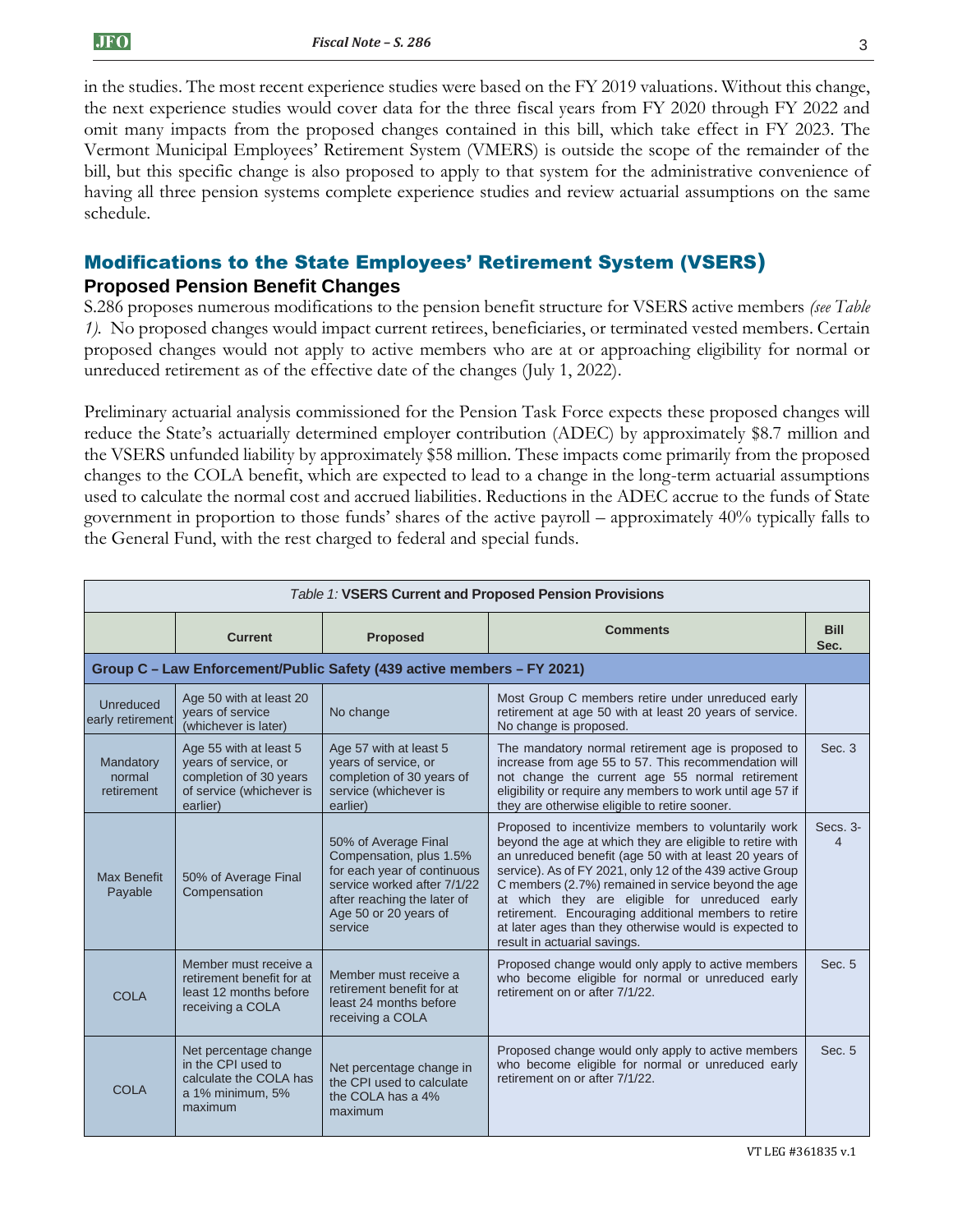| Group D - Judicial (51 active members - FY 2021) |                                                                                                      |                                                                                                                                                                         |                                                                                                                                                                                                                                                                                                                                                       |        |  |  |  |
|--------------------------------------------------|------------------------------------------------------------------------------------------------------|-------------------------------------------------------------------------------------------------------------------------------------------------------------------------|-------------------------------------------------------------------------------------------------------------------------------------------------------------------------------------------------------------------------------------------------------------------------------------------------------------------------------------------------------|--------|--|--|--|
| <b>Average Final</b><br>Compensation             | Final salary at<br>retirement                                                                        | Average of 2 highest<br>consecutive years                                                                                                                               | Proposed change would not apply to active members<br>who are age 57+ with at least 5 years of service, or to<br>members with 15+ years of service at any age, as of<br>6/30/2022.                                                                                                                                                                     | Sec. 2 |  |  |  |
| Unreduced<br>normal<br>retirement                | Age 62 with at least 5<br>vears of service                                                           | For members first<br>appointed on or after<br>7/1/2022, age 65 with at<br>least 5 years of service                                                                      | Proposed change would increase normal retirement<br>age from 62 to 65 for new hires. Group D members are<br>typically hired at, and work to, later ages than other<br>groups. As of FY 2021 only 22 of the 51 active Group<br>D members (43.1%) were younger than age 60, and 29<br>of the 51 active Group D members (56.9%) were at<br>least age 60. | Sec. 2 |  |  |  |
| <b>Max Benefit</b><br>Payable                    | 100% of Final Salary                                                                                 | 80% of Average Final<br>Compensation (2 highest<br>consecutive years)                                                                                                   | Proposed change would not apply to active members<br>who are age 57+ with at least 5 years of service, or to<br>members with 15+ years of service at any age, as of<br>6/30/2022.                                                                                                                                                                     | Sec. 3 |  |  |  |
| <b>COLA</b>                                      | Member must receive a<br>retirement benefit for at<br>least 12 months before<br>receiving a COLA     | Member must receive a<br>retirement benefit for at<br>least 24 months before<br>receiving a COLA                                                                        | Proposed change would only apply to active members<br>who are appointed or elected on or after 7/1/22.                                                                                                                                                                                                                                                | Sec. 5 |  |  |  |
| <b>COLA</b>                                      | Full COLA (100% of net<br>CPI change) on full<br>amount of retirement<br>benefit paid.               | Full COLA (100% of net<br>CPI change) on first<br>\$75,000 of retirement<br>benefit paid. Reduced<br>COLA (50% of net CPI<br>change) on benefit paid<br>above \$75,000. | Proposed change would only apply to active members<br>hired on or after 7/1/22.                                                                                                                                                                                                                                                                       | Sec. 5 |  |  |  |
|                                                  |                                                                                                      | Group F - General Public Employees (7,701 active members - FY 2021)                                                                                                     |                                                                                                                                                                                                                                                                                                                                                       |        |  |  |  |
| <b>COLA</b>                                      | Member must receive a<br>retirement benefit for at<br>least 12 months before<br>receiving a COLA     | Member must receive a<br>retirement benefit for at<br>least 24 months before<br>receiving a COLA                                                                        | Proposed change would only apply to active members<br>who are eligible for normal or unreduced early<br>retirement on or after 7/1/22.                                                                                                                                                                                                                | Sec. 5 |  |  |  |
| <b>COLA</b>                                      | Net percentage change<br>in the CPI used to<br>calculate the COLA has<br>a 1% minimum, 5%<br>maximum | Net percentage change in<br>the CPI used to calculate<br>the COLA has a 4%<br>maximum                                                                                   | Proposed change would only apply to active members<br>who become eligible for normal or unreduced early<br>retirement on or after 7/1/22.                                                                                                                                                                                                             | Sec. 5 |  |  |  |

## **Proposed Employee Contribution Rates**

Section 6 proposes numerous modifications to the member contribution rates paid by active employees, beginning in FY 2023 *(see Table 2).* Employee contributions are made on a pre-tax basis and revenue is credited toward the normal cost of the member's future pension benefits (not toward the unfunded liability). Additional revenue raised through employee contributions reduces employer pension expenses (the ADEC) by paying a greater share of the total normal cost that would otherwise fall to the employer to pay.

| <i>Table 2:</i> VSERS Current and Proposed Pension Employee Contribution Rates |                |                                                                                                                                                                                                                                         |                                                                                                                                                                                                                                                                                                                                                                                                                                                                                                                     |                     |  |  |  |
|--------------------------------------------------------------------------------|----------------|-----------------------------------------------------------------------------------------------------------------------------------------------------------------------------------------------------------------------------------------|---------------------------------------------------------------------------------------------------------------------------------------------------------------------------------------------------------------------------------------------------------------------------------------------------------------------------------------------------------------------------------------------------------------------------------------------------------------------------------------------------------------------|---------------------|--|--|--|
|                                                                                | <b>Current</b> | <b>Proposed</b>                                                                                                                                                                                                                         | <b>Comments</b>                                                                                                                                                                                                                                                                                                                                                                                                                                                                                                     | <b>Bill</b><br>Sec. |  |  |  |
| Group C                                                                        | 8.53%          | 0.5% increase per year for 3 years                                                                                                                                                                                                      | Beginning in FY 2023, for all active members. The<br>contribution rate would be 10.05% at full phase-in (FY<br>$2025$ ).                                                                                                                                                                                                                                                                                                                                                                                            | Sec. 6              |  |  |  |
| Group D                                                                        | 6.65%          | Base salary <25 <sup>th</sup> percentile: No<br>change.<br>Base salary $25^{th}$ – $50^{th}$ percentile: 0.5%<br>increase per year for 3 years.<br>Base salary $50^{th}$ $- 75^{th}$ percentile: 0.5%<br>increase per year for 4 years. | Beginning in FY 2023, for all active members. The<br>proposed rates mirror those proposed for Group F.<br>5-year phase-in of contribution increases, by salary<br>quartile. A member's contribution rate would be based on<br>the quartile their base hourly rate of pay falls within, with<br>the rate charged to every dollar earned by the member<br>each fiscal year. Quartiles calculated annually.<br>By full phase-in (FY 2027), contribution rates would be:<br>$0 - 25$ <sup>th</sup> percentile:<br>6.65% | Sec. 6              |  |  |  |
|                                                                                |                | Base salary $75th$ + percentile: 0.5%<br>increase per year for 5 years.                                                                                                                                                                 | $25th$ – $50th$ percentile:<br>8.15%<br>$50th$ $- 75th$ percentile:<br>8.65%<br>$75th$ + percentile:<br>9.15%                                                                                                                                                                                                                                                                                                                                                                                                       |                     |  |  |  |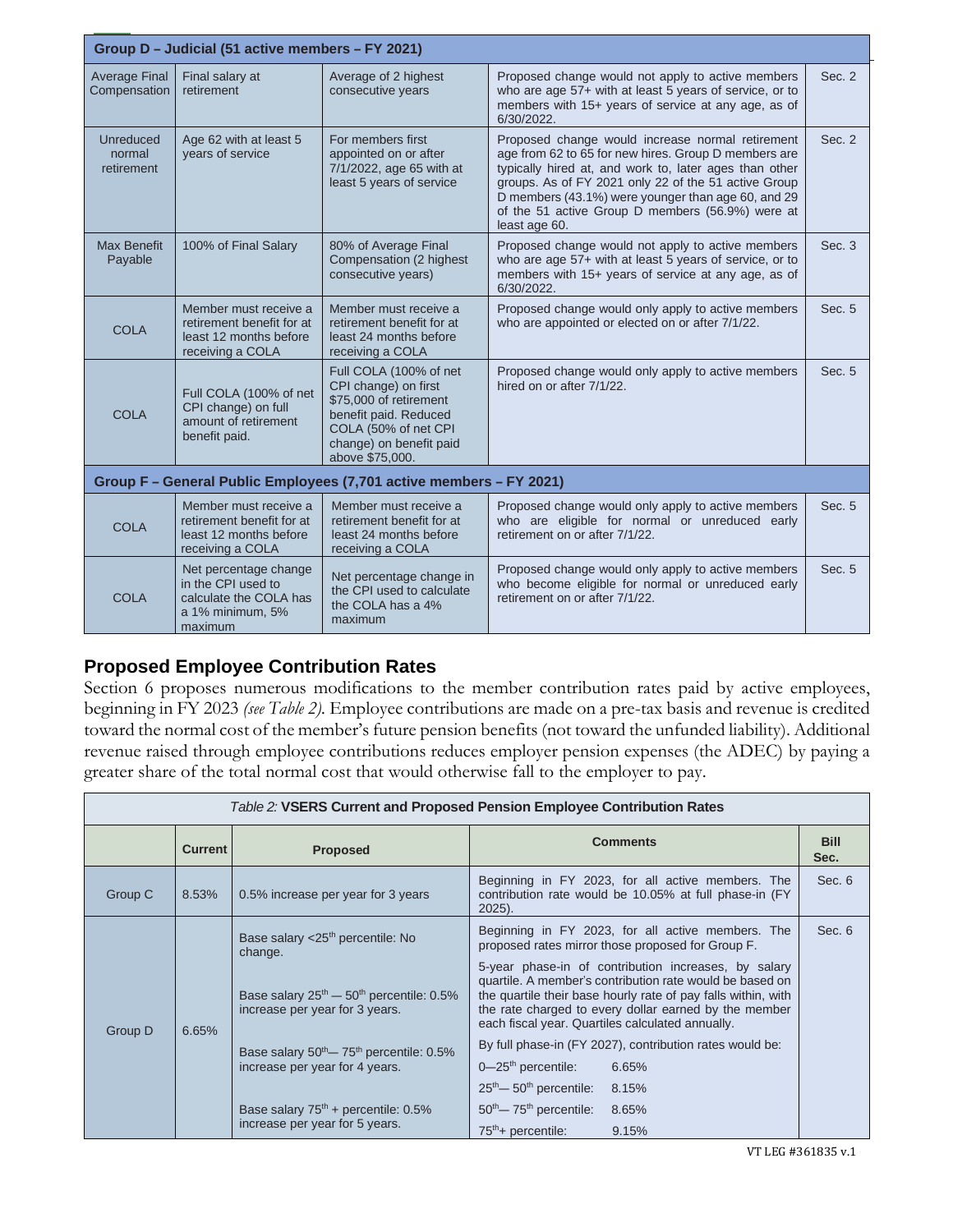|         |       | Base salary $<$ 25 <sup>th</sup> percentile: No<br>change.<br>Base salary $25^{th}$ – $50^{th}$ percentile: 0.5%<br>increase per year for 3 years.              | Beginning in FY 2023, for all active members. The<br>proposed rates mirror those proposed for Group D.<br>5-year phase-in of contribution increases, by salary<br>quartile. A member's contribution rate would be based on<br>the quartile their base hourly rate of pay falls within, with<br>the rate charged to every dollar earned by the member<br>each fiscal year. Quartiles calculated annually. | Sec. 6 |
|---------|-------|-----------------------------------------------------------------------------------------------------------------------------------------------------------------|----------------------------------------------------------------------------------------------------------------------------------------------------------------------------------------------------------------------------------------------------------------------------------------------------------------------------------------------------------------------------------------------------------|--------|
| Group F | 6.65% | Base salary $50^{th}$ – $75^{th}$ percentile: 0.5%<br>increase per year for 4 years.<br>Base salary $75th$ + percentile: 0.5%<br>increase per year for 5 years. | By full phase-in (FY 2027), contribution rates would be:<br>$0 - 25$ <sup>th</sup> percentile:<br>6.65%<br>$25th$ – 50 <sup>th</sup> percentile:<br>8.15%<br>$50th$ $- 75th$ percentile:<br>8.65%<br>$75th$ + percentile:<br>9.15%                                                                                                                                                                       |        |

Preliminary actuarial analysis commissioned for the Pension Task Force expects these proposed changes will generate approximately \$2.8 million of revenue in FY 2023, growing to approximately \$14 million by FY 2027 when the proposed rates are fully phased in across all groups *(see Table 3)*. Actual amounts may fluctuate from estimates, however, due to timing factors and fluctuations in the census and payroll characteristics of the active workforce.

After full phase-in of the proposed rate structure (expected to occur in FY 2025 for Group C, and FY 2027 for Groups D and F), overall payroll growth is expected to increase at a long-term annual growth rate of 3.5%. Revenue from employee contributions, in turn, would expect to increase at a similar pace with the size of the overall payroll when all else is equal.

| Table 3: Estimated Additional Revenue from<br><b>Proposed VSERS Employee Contributions</b><br>$(S$ millions) |                                                         |                                 |  |  |  |
|--------------------------------------------------------------------------------------------------------------|---------------------------------------------------------|---------------------------------|--|--|--|
| <b>Fiscal Year</b>                                                                                           | <b>Group C</b>                                          | <b>Group F</b>                  |  |  |  |
| FY 2023                                                                                                      | 0.2                                                     | 2.5                             |  |  |  |
| FY 2024                                                                                                      | 0.4                                                     | 5.3                             |  |  |  |
| FY 2025                                                                                                      | 0.6                                                     | 8.4                             |  |  |  |
| FY 2026                                                                                                      | 0.6                                                     | 11.1                            |  |  |  |
| FY 2027                                                                                                      | 0.6                                                     | 13.3                            |  |  |  |
| $\cdots$<br>$\sim$ $\cdot$                                                                                   | $\sim$ $\sim$ $\sim$ $\sim$ $\sim$ $\sim$ $\sim$ $\sim$ | $\mathbf{r}$ , and $\mathbf{r}$ |  |  |  |

*Note: Group D is not reflected in these estimates but due to the small size of the group the additional expected revenue will likely be within a rounding error of \$0.1 million annually.*

### Modifications to the State Teachers' Retirement System (VSTRS) **Proposed Pension Benefit Changes**

Section 12 proposes several modifications to the pension benefit structure for VSTRS active members *(see Table 4 on the following page).* Similar to the recommendations made for VSERS, no proposed changes would impact current retirees, beneficiaries, or terminated vested members. The proposed changes to the COLA would not apply to active members who are eligible for normal or unreduced retirement as of June 30, 2022.

Preliminary actuarial analysis commissioned for the Pension Task Force expects these proposed changes will reduce the State's actuarially determined employer contribution (ADEC) by approximately \$4.8 million and the VSTRS unfunded liability by approximately \$34.9 million. These impacts come from the proposed changes to the COLA benefit, which are expected to lead to a change in the long-term actuarial assumptions used to calculate the normal cost and accrued liabilities. Reductions in the VSTRS ADEC accrue primarily to two funds of State government – savings from reducing the normal cost (approximately \$1.6 million) primarily accrue to the Education Fund, and savings from reducing the unfunded liabilities (approximately \$3.2 million) primarily accrue to the General Fund. A small portion of savings will also accrue to Local Education Agencies that make contributions to both the normal cost and unfunded liability on their federally funded staff.

Additionally, Sections 11a and 11b include language reflecting the General Assembly's intent to consider future legislation that would create a path for the COLA benefit formula (or other terms of the benefit structure) to be increased in the future when the VSTRS pension system is at least 80 percent funded for members who leave active service on or after June 30, 2023. Currently, VSTRS Group C members receive a COLA in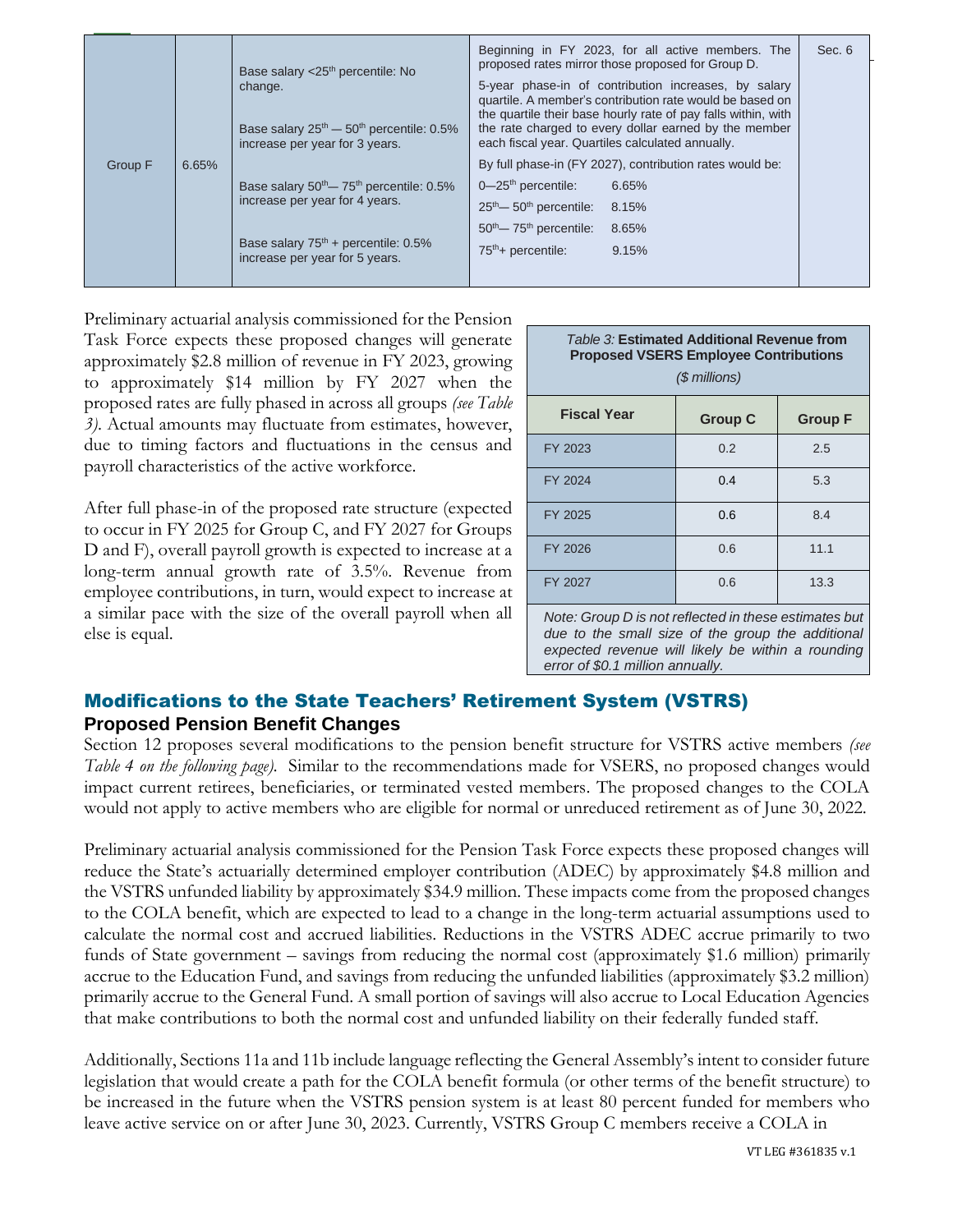retirement that is calculated at 50 percent of the net percentage change in the CPI. The legislative intent, per the Task Force recommendations, is to eventually increase the COLA formula for members who paid approximately one year of the increased employee contributions (see below) once the system reaches 80 percent funded, provided that doing so would not result in the fund falling below 80 percent funded. As of the FY 2021 actuarial valuation, which does not reflect any of the proposed changes in this bill, the VSTRS system is expected to reach 80 percent funded in approximately FY 2033.

Preliminary actuarial estimates reported to the Joint Fiscal Office by the Office of the State Treasurer indicate that if the necessary statutory changes to implement this recommendation were enacted now, they would increase the unfunded liability by approximately \$105 million and the ADEC by approximately \$16 million. Rather than enshrining this future benefit change into statute now, which would immediately increase the unfunded liability and ADEC, Section 11a proposes to create a dedicated fund that would receive the VSTRS portion of future General Fund surpluses, invest those funds, and use those assets to fund future increases to the benefit when the system is at least 80 percent funded, or in conjunction with other proposed changes to the amortization schedule. Section 11b establishes a process for evaluating the fiscal impacts of future benefit changes and making recommendations for legislative action to modify benefits in the future, provided that enough assets are in the newly created fund to pay for the present value of those future benefit modifications.

|                                                                                          | Table 4: VSTRS Current and Proposed Pension Provisions                                            |                                                                                                    |                                                                                   |                  |  |  |
|------------------------------------------------------------------------------------------|---------------------------------------------------------------------------------------------------|----------------------------------------------------------------------------------------------------|-----------------------------------------------------------------------------------|------------------|--|--|
|                                                                                          | <b>Current</b>                                                                                    | <b>Proposed</b>                                                                                    | <b>Comments</b>                                                                   | <b>Bill Sec.</b> |  |  |
| Group C – All Active Members Hired After 7/1/90 Plus Former Group B Members as of 7/1/90 |                                                                                                   |                                                                                                    |                                                                                   |                  |  |  |
| <b>COLA</b>                                                                              | Member must receive a<br>retirement benefit for at<br>least 12 months before<br>receiving a COLA  | Member must receive a<br>retirement benefit for at<br>least 24 months before<br>receiving a COLA   | Proposed change would only apply to members<br>who are active on or after 7/1/22. | Sec. 12          |  |  |
| COLA                                                                                     | Net percentage change in<br>the CPI used to calculate<br>the COLA has a 1%<br>minimum, 5% maximum | Net percentage change in<br>the CPI used to calculate<br>the COLA has a 0%<br>minimum, 4% maximum. | Proposed change would only apply to members<br>who are active on or after 7/1/22. | Sec. 12          |  |  |

### **Proposed Employee Contribution Rates**

| Section 11 proposes modifications to the<br>member contribution rates paid by active             | Table 5: VSTRS Current and Proposed Pension Employee<br><b>Contribution Rates</b> |                               |                   |                   |                   |
|--------------------------------------------------------------------------------------------------|-----------------------------------------------------------------------------------|-------------------------------|-------------------|-------------------|-------------------|
| VSTRS employees, beginning on July 1, 2022<br>(see Table 5). Employee contributions are made     | <b>Current</b>                                                                    |                               | <b>Proposed</b>   |                   |                   |
| on a pre-tax basis and revenue is credited<br>toward the normal cost of the member's future      |                                                                                   | <b>Base Salary Level</b>      | <b>FY</b><br>2023 | <b>FY</b><br>2024 | <b>FY</b><br>2025 |
| pension benefits, not toward the unfunded<br>liability. Additional revenue raised through        | <b>Members At Least</b><br>Age 57 or With At                                      | $<$ \$40,000                  | 6.0%              | 6.25%             | 6.25%             |
| employee contributions reduces employer<br>pension expenses (the ADEC) by paying a               | Least 25 Years of<br>Service On<br>6/30/2010 pay 5.0%                             | \$40,000.01-\$60,000          | 6.50%             | 6.75%             | 6.75%             |
| greater share of the total normal cost that<br>would otherwise fall to the employer to pay.      | <b>Members Less Than</b>                                                          | $$60,000.01 - $80,000 6.75\%$ |                   | 7.00%             | 7.50%             |
| Most of the savings from higher employee<br>contributions would accrue to the Education<br>Fund. | Age 57 or With Less<br>Than 25 Years of<br>Service on 6/30/2010<br>pay 6.0%.      | \$80,000.01-\$100,000 7.00%   |                   | 7.50%             | 8.25%             |
|                                                                                                  |                                                                                   | $$100,000.01+$                | 7.25%             | 8.00%             | 9.00%             |
| The<br>Pension Task Force recommended                                                            | Add'l Est. Revenue (\$ million)                                                   |                               | 6.2               | 8.7               | 10.3              |

moving to a progressive contribution structure for VSTRS members, beginning in FY 2023. A rate structure with five fixed income brackets would be phased in over a three-year period. The member's effective contribution rate would be determined annually by the bracket that their base annual contract salary falls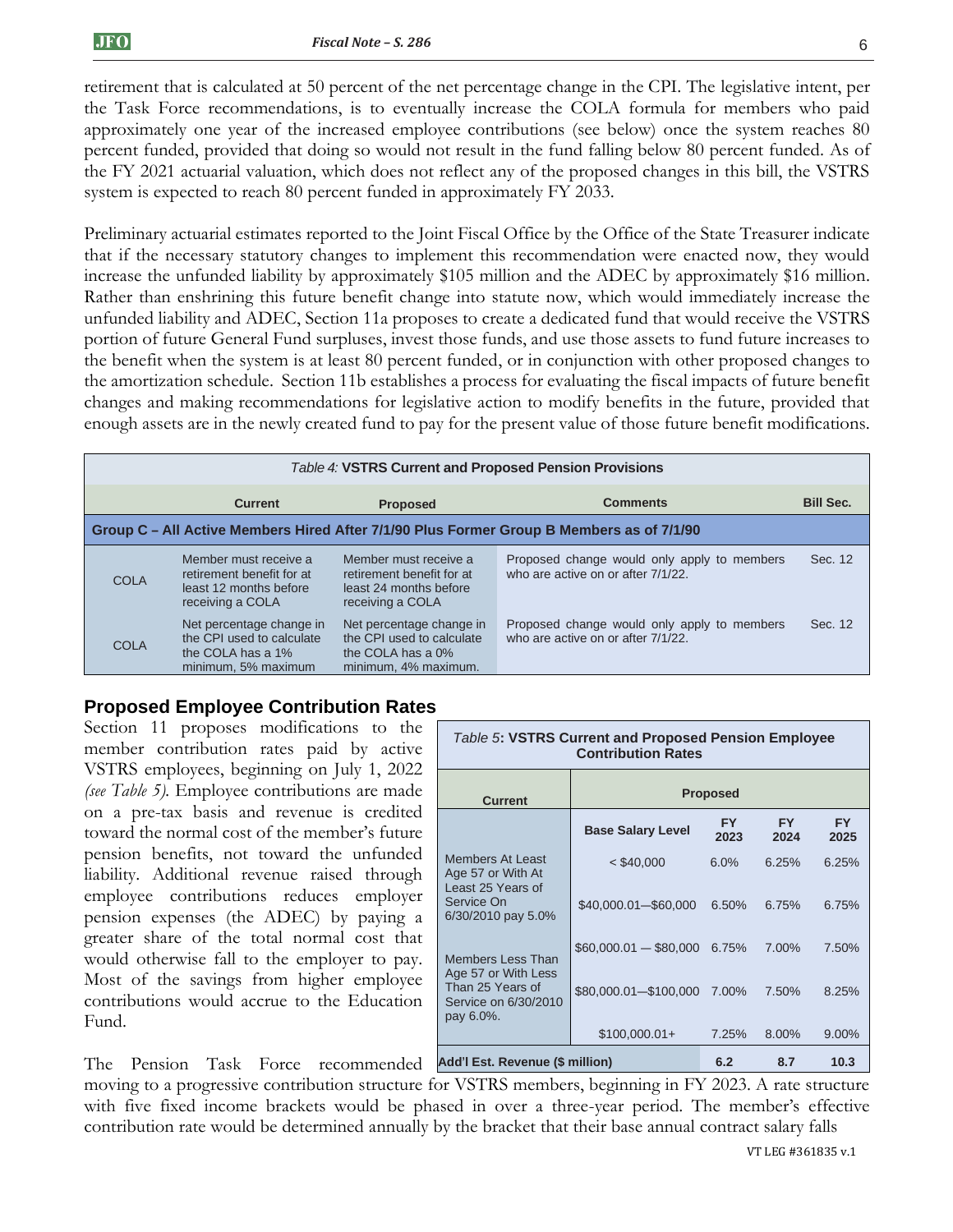within, with that effective rate charged on every dollar earned by the member over the course of the year. Preliminary estimates by JFO based on active payroll data suggest that approximately \$10.3 million of additional revenue could be generated by full phase-in of the progressive rate structure in FY 2025, which will reduce the Education Fund's contribution. Overall payroll growth is expected to increase at a long-term annual growth rate of 3.0%. Revenue from employee contributions, in turn, would expect to increase at a similar pace when all else is equal. However, actual revenues may fluctuate from estimates due to fluctuations in timing and the census and payroll characteristics of the active workforce.

### Additional State Pension Contributions

#### **One-Time Contributions**

Section 17 contains \$200 million of one-time General Fund contributions to the two pension systems to pay down the respective unfunded liabilities — \$75 million to VSERS and \$125 million to VSTRS — in recognition of the fact that the VSTRS system has a significantly larger unfunded liability. Act 74 (2021) reserved \$150 million of FY 2021 general funds for pension funding initiatives, which Section 17 unreserves and appropriates equally to both systems. Section 17 also appropriates an additional \$50 million from FY 2022 general funds to the VSTRS system.

These one-time pension contributions would be made in FY 2022 and result in future recurring employer ADEC savings beginning two years in the future (FY 2024). Although the actual fiscal impact of these contributions will be determined by future actuarial valuations in conjunction with other experience factors, preliminary analysis commissioned by the Task Force estimates a Year 1 (FY 2024) impact of approximately \$7.3 million (VSERS) and \$12.2 million (VSTRS) of relative ADEC savings from one-time contributions of similar magnitudes. For VSERS, these savings would accrue to the funds of State government in proportion to their shares of the active payroll. For VSTRS, these savings would primarily accrue to the General Fund with a small portion accruing to Local Education Agencies on their federally funded staff.

### **Recurring Additional State Contributions to the Pension Systems**

Sections 6 and 11 propose ongoing commitments of State funds to further accelerate the pay-down of the unfunded pension liabilities. Beginning in FY 2024, the first year of anticipated ADEC savings from the impact of the one-time contributions, the State would make supplemental contributions above the actuarially recommended amount and effectively redirect the savings into further paying down the unfunded liabilities. These sections propose additional amounts to each system of \$9 million in FY 2024, \$12 million in FY 2025, and \$15 million in FY 2026. The amounts would then remain at \$15 million until the respective pension system reaches 90 percent funded. According to the FY 2021 actuarial valuations, which do not reflect any of the impacts of the proposed changes contained in this bill, the systems are expected to reach 90 percent funded in a status quo situation in FY 2034 (VSERS) and FY 2036 (VSTRS), respectively.

Section 6 proposes that the annual VSERS funding recommendation made by the Retirement Board shall reflect the actuarially determined employer contribution plus these additional payments toward the unfunded liability, with the total cost reflected in the annual percentage assessed to payroll across all the various employing agencies/departments and funds of state government. Section 11 proposes a similar requirement of the VSTRS Retirement Board to reflect the additional payment in its annual funding request; however, VSTRS employer pension costs are paid through a direct appropriation in the annual appropriations bill. These commitments would be subject to appropriations by future legislatures.

Like one-time contributions, recurring contributions in excess of the actuarially recommended amount are expected to have positive impacts; improving the systems' funded ratios, accelerating the pay down of the unfunded liability, and resulting in future ADEC savings. While the Pension Task Force commissioned actuarial analysis on similar recurring revenue scenarios, the impacts of this specific proposal have not been costed out by the actuaries to date.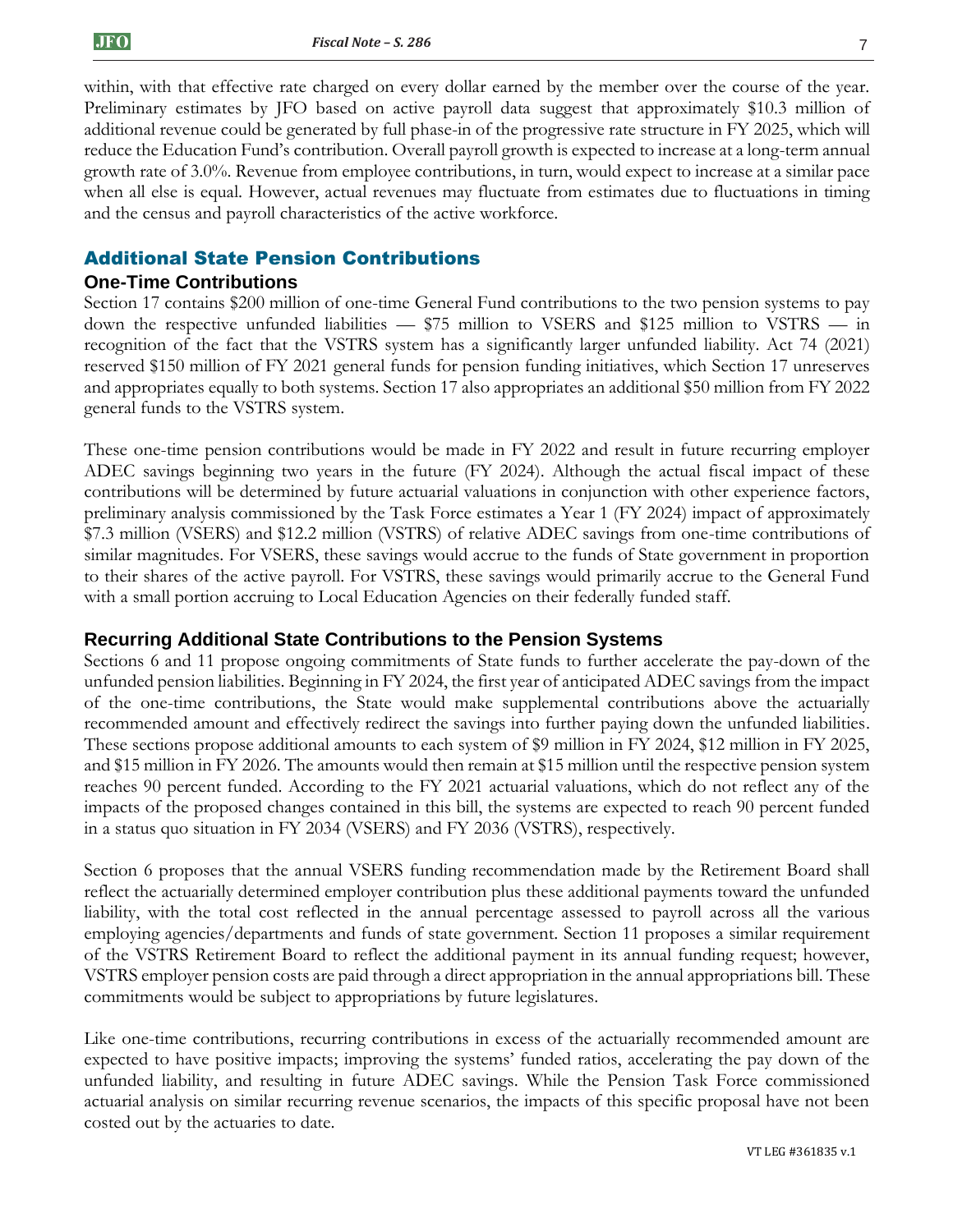## Prefunding Other Post-Employment Benefits (OPEB)

Prefunding retirement benefits like pensions and OPEB involves setting aside funds over the course of an active member's career, investing those assets, and using the compound investment gains to partially fund the cost of future benefits. The initial costs of moving to prefunding are higher than the current "paygo" system of paying the benefits for current retirees as they become due. However, prefunding itself substantially lowers the State's unfunded retirement liabilities and is more cost efficient over time since investment gains offset expenses to taxpayers in the future.

Prefunding requires the State to enact a statutory funding policy that meets actuarial review, then commit to future contributions above the paygo amount to build up a pool of surplus assets to be invested over time. At the end of the amortization period, the systems would be projected to have enough assets to fund the cost of benefits to future retirees, provided that the normal cost continues to be fully funded and all actuarial assumptions are met. With a statutory prefunding policy enacted, the assets of the two OPEB systems can be invested with VPIC with an assumed long-term rate of return that is currently 7.0 percent. By using a 7.0 percent rate of return to discount liabilities, rather than the 2.20 — 2.41 percent rates tied to the 20-year AA municipal bond rate that accounting rules require paygo systems to use, the unfunded OPEB liabilities would be reduced by approximately \$1.728 billion by the end of FY 2023 *(see Table 6).*

| Table 6: Estimated Impact of Prefunding OPEB                                                                                             |                                                |                                |                   |                                                |                                |                 |
|------------------------------------------------------------------------------------------------------------------------------------------|------------------------------------------------|--------------------------------|-------------------|------------------------------------------------|--------------------------------|-----------------|
|                                                                                                                                          |                                                | <b>State Employee OPEB</b>     |                   | <b>Teacher OPEB</b>                            |                                |                 |
|                                                                                                                                          | FY 2023 -<br><b>Status Quo</b><br><b>Paygo</b> | FY 2023 -<br><b>Prefunding</b> | Change            | FY 2023 -<br><b>Status Quo</b><br><b>Paygo</b> | FY 2023 -<br><b>Prefunding</b> | Change          |
| 1. Rate of Return                                                                                                                        | 2.41%                                          | 7.00%                          |                   | 2.20%                                          | 7.00%                          |                 |
| 2. Actuarial<br><b>Accrued Liability</b>                                                                                                 | \$1,787,402,771                                | \$901,630,521                  | (\$885,772,250)   | \$1,519,502,091                                | \$683,414,665                  | (\$836,087,426) |
| 3. Fund Assets                                                                                                                           | \$123,166.267                                  | \$128,686,560                  | \$5,520,293       | \$14,955,429                                   | \$15,657,836                   | \$702,407       |
| 4. Unfunded<br>Liability (2-3)                                                                                                           | \$1,664,236,267                                | \$772,943,961                  | (\$891, 292, 306) | \$1,504,546,662                                | \$667,756,829                  | (\$836,789,833) |
| 5. Normal Cost                                                                                                                           | \$66,216,417                                   | \$20,897,140                   | (\$45,319,277)    | \$56,584,557                                   | \$15,104,597                   | (\$41,479,960)  |
| 6. Amortization<br>of Unfunded<br>Liability                                                                                              | \$55,898,305                                   | \$43,680,845                   | (\$12,217,460)    | \$52,403,565                                   | \$39,709,031                   | (\$12,694,534)  |
| 7. Total ADEC<br>$(5+6)$                                                                                                                 | $$122,114,722*$                                | \$64,577,985                   | (\$57,536,737)    | \$108,988,122*                                 | \$54,813,628                   | (\$54,174,494)  |
| (*) Under Status Quo Paygo, the OPEB ADEC is not fully funded. Instead, only the paygo cost of providing benefits to current retirees is |                                                |                                |                   |                                                |                                |                 |

appropriated. The proposed prefunding policy will require the ADEC (both the normal cost and the unfunded liability amortization payment) to be fully funded in future years.

Source: FY 2021 GASB 74 Valuations

Sections 7 and 13 contain the statutory funding policies required to prefund the OPEB benefits and fully fund the net unfunded liabilities by FY 2048. Like pensions, the OPEB prefunding is proposed to reflect an employer normal cost contribution to fund the future benefits of today's active members, plus an amortization payment toward the unfunded liabilities already earned by the active and retired workforce. These annual payments are made into a benefits fund, which pays the cost of benefits for current retirees from the proceeds of those contributions and the compound investment gains earned on those assets over time.

VT LEG #361835 v.1 Like how pensions are funded, Section 7 proposes that the VSERS OPEB contribution amount be recommended annually by the Retirement Board and paid from an assessment charged to the funds of State government in proportion to their share of the active payroll. Typically, approximately 40 percent of these costs are paid from the General Fund, with federal and special funds paying the remainder. Likewise, Sections 13 and 14 propose to mirror the VSTRS pension funding structure by paying the OPEB normal cost from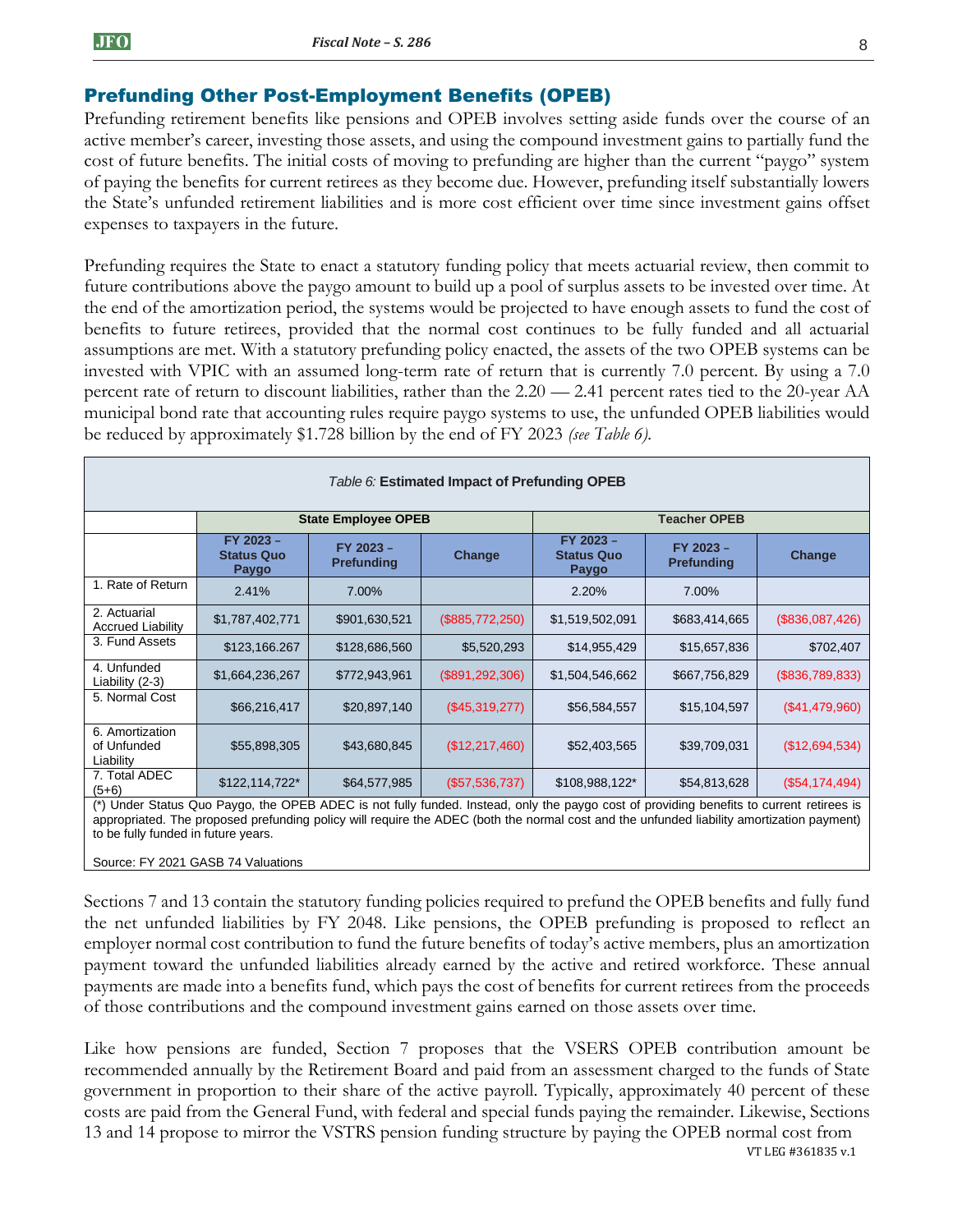the Education Fund and the unfunded liability amortization payment (net of contributions from LEAs) from the General Fund. Furthermore, Section 17 unreserves \$14 million of FY 2021 Education Fund that were reserved in Act 74 (2021) and appropriates \$13.3 million of those funds to the Retired Teachers' Health and Medical Benefits Fund (teacher OPEB). This one-time appropriation will help seed the initial stages of prefunding these benefits while hedging against short-term volatility in investment performance, premium costs, plan experience, and other uncertainties. The VSERS OPEB fund, which received \$52.4 million from unreserved, undesignated General Fund surplus in FY 2021 per 32 V.S.A. § 308c(a)(3), has sufficient funding to begin prefunding without the need for additional initial appropriations for this purpose. Beginning in FY 2023:

- Prefunding VSERS OPEB is expected to have an increased cost of approximately \$22.2 million to all the funds of State government in proportion to their shares of the active payroll. Moving to prefunding would reduce the VSERS OPEB unfunded liabilities by approximately \$891.3 million.
- Prefunding VSTRS OPEB is expected to have an increased cost of approximately \$15.1 million to the Education Fund and \$5.5 million to the General Fund. Moving to prefunding would reduce the VSTRS OPEB unfunded liabilities by approximately \$836.8 million.

Additionally, Section 15 proposes to repeal the July 1, 2023 sunset for the annual charge for teacher health care paid by Local Education Agencies per [16 V.S.A. §](https://legislature.vermont.gov/statutes/section/16/055/01944d) 1944d. This language would continue the practice of LEAs making annual contributions for teachers hired after July 1, 2015. In FY 2023, these charges are expected to generate approximately \$6.1 million, which offsets the cost to the State of providing OPEB benefits.

## Summary Chart – Preliminary Estimates of Fiscal Impacts by Fund

*Table 7* summarizes the preliminary expected relative fiscal impacts of the various provisions contained in S.286, and *Table 8* on the following page summarizes the additional state investments and impacts to the unfunded retirement liabilities by system. At the time of publication, the FY 2023 pension funding levels recommended by the pension boards of trustees and included in the Governor's Recommended budget reflect status quo – not the impacts of these proposed modifications. This is due to timing reasons — the funding recommendation is typically informed by the actuarial valuation for the most recently *completed* fiscal year (so the FY 2021 valuation informed the FY 2023 funding recommendation) and the proposed changes contained in S.286 have not yet been enacted. Actuarial analysis that incorporates the proposed changes, which would

| Table 7: Preliminary Estimates of Anticipated FY23 Budget Impact of S. 286<br>(\$ millions) |                    |                                                      |                      |  |  |
|---------------------------------------------------------------------------------------------|--------------------|------------------------------------------------------|----------------------|--|--|
| <b>State Employees</b>                                                                      | <b>FY23</b>        | <b>Teachers</b>                                      | <b>FY23</b>          |  |  |
| <b>Current FY23 Budget For Employer Contribution</b>                                        |                    | <b>Current FY23 Budget For Employer Contribution</b> |                      |  |  |
| Pension - Normal and Unfunded Liability                                                     | 124.2 all funds    | Pension - Normal                                     | 40.7 Ed Fund         |  |  |
| OPEB/Retiree Health Care- PayGo                                                             | 43.7 all funds     | Pension - Unfunded Liability                         | 157.5 GF             |  |  |
| Total (payroll assessment funded)                                                           | 167.9 all funds    | OPEB/Retiree Health Care- PayGo                      | 29.6 GF              |  |  |
|                                                                                             |                    | Total                                                | 227.8 all funds      |  |  |
| S.286 Estimate Budget Need<br><b>FY23</b>                                                   |                    | S.286 Estimate Budget Need                           | <b>FY23</b>          |  |  |
| Pension - Normal and Unfunded Liability                                                     | 112.7 all funds    | Pension - Normal                                     | 32.9 Ed Fund         |  |  |
| OPEB Prefund - Normal and Unfunded Liability                                                | 64.6 all funds     | Pension - Unfunded Liability                         | 154.3 GF             |  |  |
| Total (payroll assessment funded)                                                           | $177.3$ all funds  | <b>OPEB Prefund - Normal</b>                         | 15.1 Ed Fund         |  |  |
|                                                                                             |                    | <b>OPEB Prefund - Unfunded Liability</b>             | 35.1 GF              |  |  |
|                                                                                             |                    | <b>Total</b>                                         | 237.4 all funds      |  |  |
| <b>FY23 Total Budget Impact</b>                                                             | <b>9.4 GF FY23</b> |                                                      |                      |  |  |
| Address with \$10 million onetime GF in FY23.                                               |                    | <b>Education Fund - OPEB</b>                         | 15.1                 |  |  |
| a transition year to help agencies and                                                      |                    | <b>Education Fund - Pension</b>                      | $-7.8$               |  |  |
| departments unable to absorb the increase in<br>payroll assessment needed for FY23          |                    | General Fund - OPEB                                  | 5.5                  |  |  |
|                                                                                             |                    | <b>General Fund - Pension</b>                        | $-3.2$               |  |  |
|                                                                                             |                    | Total                                                | 9.6<br>$\frac{1}{2}$ |  |  |

VT LEG #361835 v.1